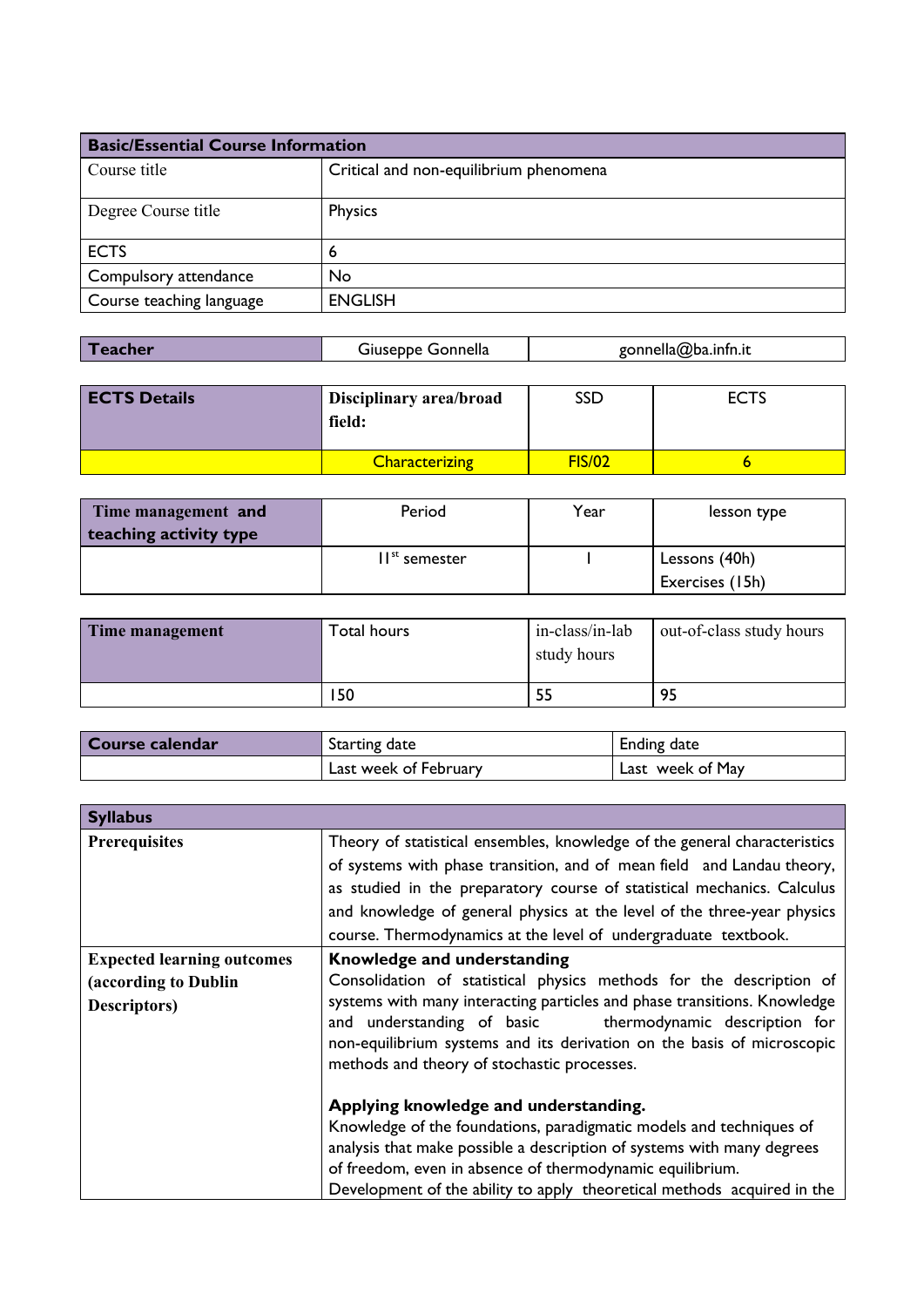|                                | course to the study of equilibrium and non-equilibrium properties and<br>phase behaviour of classical systems with interacting particles.                                                                                                                                                                                                                                                                                                                                                                                                |
|--------------------------------|------------------------------------------------------------------------------------------------------------------------------------------------------------------------------------------------------------------------------------------------------------------------------------------------------------------------------------------------------------------------------------------------------------------------------------------------------------------------------------------------------------------------------------------|
|                                | <b>Making judgements.</b><br>Development of the ability to critically interpret and evaluate the most<br>recent and significant scientific literature in the field of statistical<br>mechanics for physical systems both in equilibrium and in the absence of<br>thermodynamic equilibrium. Ability to analyse different research<br>strategies for dynamical problems for systems with many interacting<br>degrees of freedom.                                                                                                          |
|                                | <b>Transferable Communication skills.</b><br>Development of the ability to work in groups of 2-3 units, to whom it is<br>proposed the solution of even complex problems of statistical mechanics<br>and stochastic process. Communication skills are also developed through<br>the presentation of seminars, proposed to students on a voluntary basis,<br>on subjects complementary to those of the course.                                                                                                                             |
|                                | Lifelong learning skills. Follow the current progress and further<br>prospects within the areas of advanced statistical mechanics. Skills in the<br>consultation of bibliographic material, databases and material on the web.                                                                                                                                                                                                                                                                                                           |
| <b>Course contents summary</b> | Critical behaviour of systems at equilibrium: Renormalization group,<br>models, and exact methods. Introduction to statistical mechanics of out<br>Non-equilibrium processes: mathematical<br>of equilibrium systems.<br>models.<br>description<br>and<br>basic<br>Elements<br>of non-equilibrium<br>Thermodynamics. Non-equilibrium statistical mechanics basic theory.                                                                                                                                                                 |
| detailed syllabus              | I Part: Critical behavior of systems at equilibrium                                                                                                                                                                                                                                                                                                                                                                                                                                                                                      |
|                                | <b>Exact results.</b><br>Duality transformations and critical point for the Ising model in D=2.<br>Transfer matrix method. Solution of the Ising model in D=1. Exact<br>Solution of the Ising model in terms of random walks. Problems.                                                                                                                                                                                                                                                                                                  |
|                                | Renormalization group and critical phenomena.<br>Scale transformations (block, decimation, etc.). Scale symmetry of the<br>free energy. The renormalization group method. The problem of the<br>proliferation of interactions. Examples of calculation of critical exponents<br>in lattice models.                                                                                                                                                                                                                                       |
|                                | Field theoretical approach to critical phenomena.<br>Mean field theory and Landau-Ginzburg approach. Linear approximation<br>of the renormalization group equations and Gaussian fixed point. $\Phi^4$<br>model. Perturbative series approach and Feynman diagrams expansion at<br>eh first and second order in the coupling constant.<br>$\varepsilon$ -expansion.<br>Renormalization group equations and non trivial fixed points. Flux of the<br>renormalization group in the parameters space and critical exponents<br>calculation. |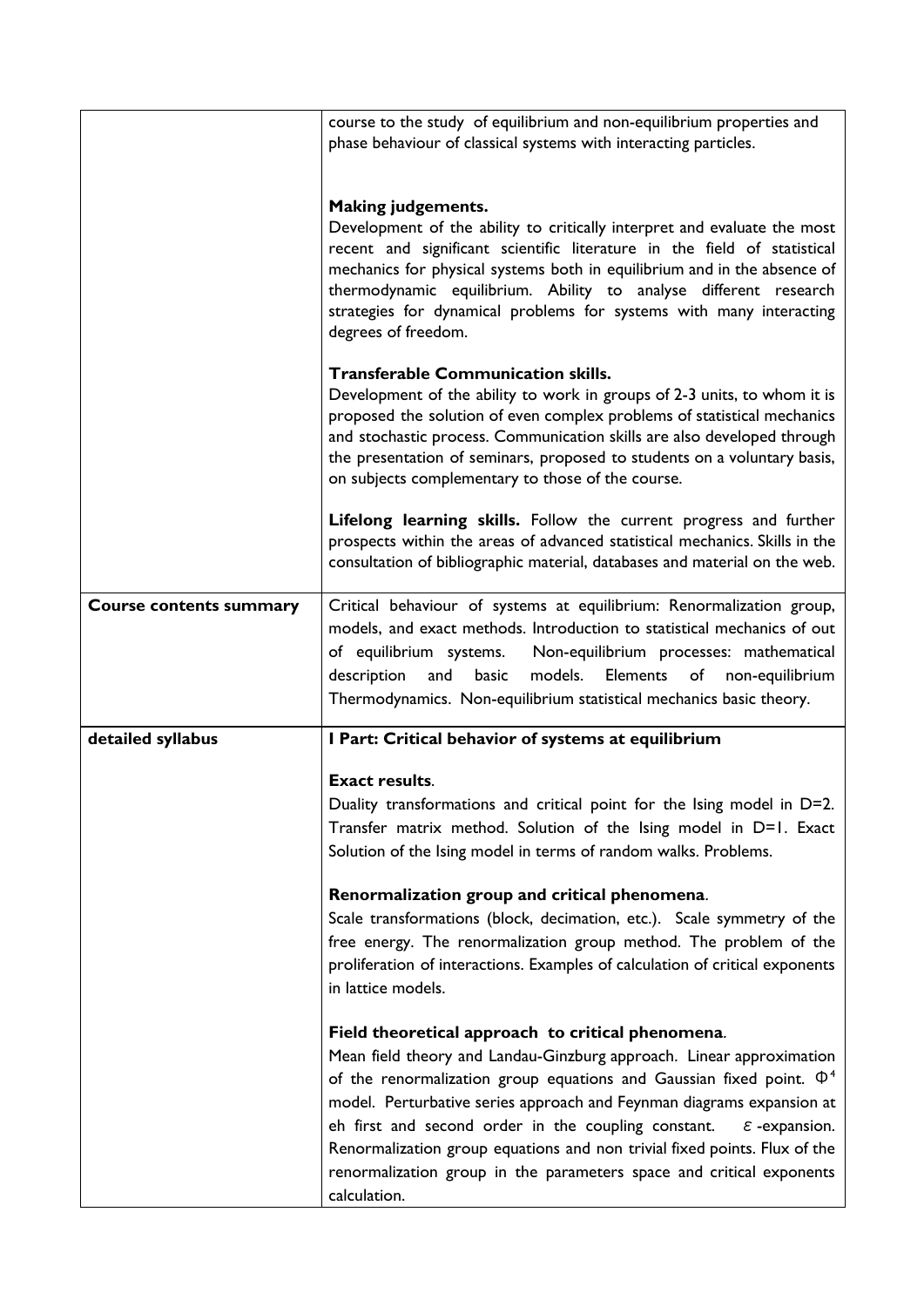| Other applications of scaling theory.<br>Linear polymers. Fleury argument for the excluded volume interaction.<br>de Gennes limit for spin models with $O(n)$ symmetry and self-avoiding<br>polymers. Critical exponents.                                                                                  |
|------------------------------------------------------------------------------------------------------------------------------------------------------------------------------------------------------------------------------------------------------------------------------------------------------------|
| XY model and phase transitions mediated by topological defects.<br>Vectorial model in D=2. Spin waves approximation. Elements of<br>classification of topological defects. Kosterlitz-Thouless transition.<br>Dislocation and disclinations. Phase transitions in hard-disk systems.                       |
| Il Part: Introduction to statistical mechanics of out of<br>equilibrium systems.                                                                                                                                                                                                                           |
| Non-equilibrium processes: mathematical description and basic<br>models.                                                                                                                                                                                                                                   |
| Non-equilibrium processes: mathematical description and basic models.<br>Chapman-Kolmogorov equation. Fokker-Planck equation. Markov<br>chains. Spectral properties and ergodicity. Monte Carlo methods.<br>Examples of Markov chains.                                                                     |
| Brownian motion. Diffusion equation and Einstein relation. Langevin<br>equation. Kramers-Moyal expansion. Relation with<br>Fokker-Planck<br>equation. Kramers equation. Ito and Stratonovich stochastic integrals.<br>Mean escape time from a potential well.                                              |
| Elements of non-equilibrium Thermodynamics.                                                                                                                                                                                                                                                                |
| Continuous description of fluid systems. Conserved variables and<br>balance equations. Continuity and Euler equations. The Navier-Stokes<br>equations. Balance equation for energy and general heat equation. Local<br>formulation of the second principle of thermodynamics and of entropy<br>production. |
| Response and dissipation functions. Phenomenological relationships.<br>Onsager theorem. The Curie principle. The complex response function.<br>Dispersion relations. Sum rules.                                                                                                                            |
| Non-equilibrium statistical mechanics.<br>Origin of noise and memory terms in the Langevin equation. Generalized<br>Brownian motion. Gaussian approximation. Critical slowdown and van<br>Hove's theory.                                                                                                   |
| Time reversal. Dynamic correlation function. Response function and<br>linear susceptibility. (Kubo relations). Fluctuations-dissipation theorem.<br><b>Effective</b><br>regression principle. Reciprocity relations.<br>Onsager<br>temperature in systems with non-equilibrium steady-states.              |